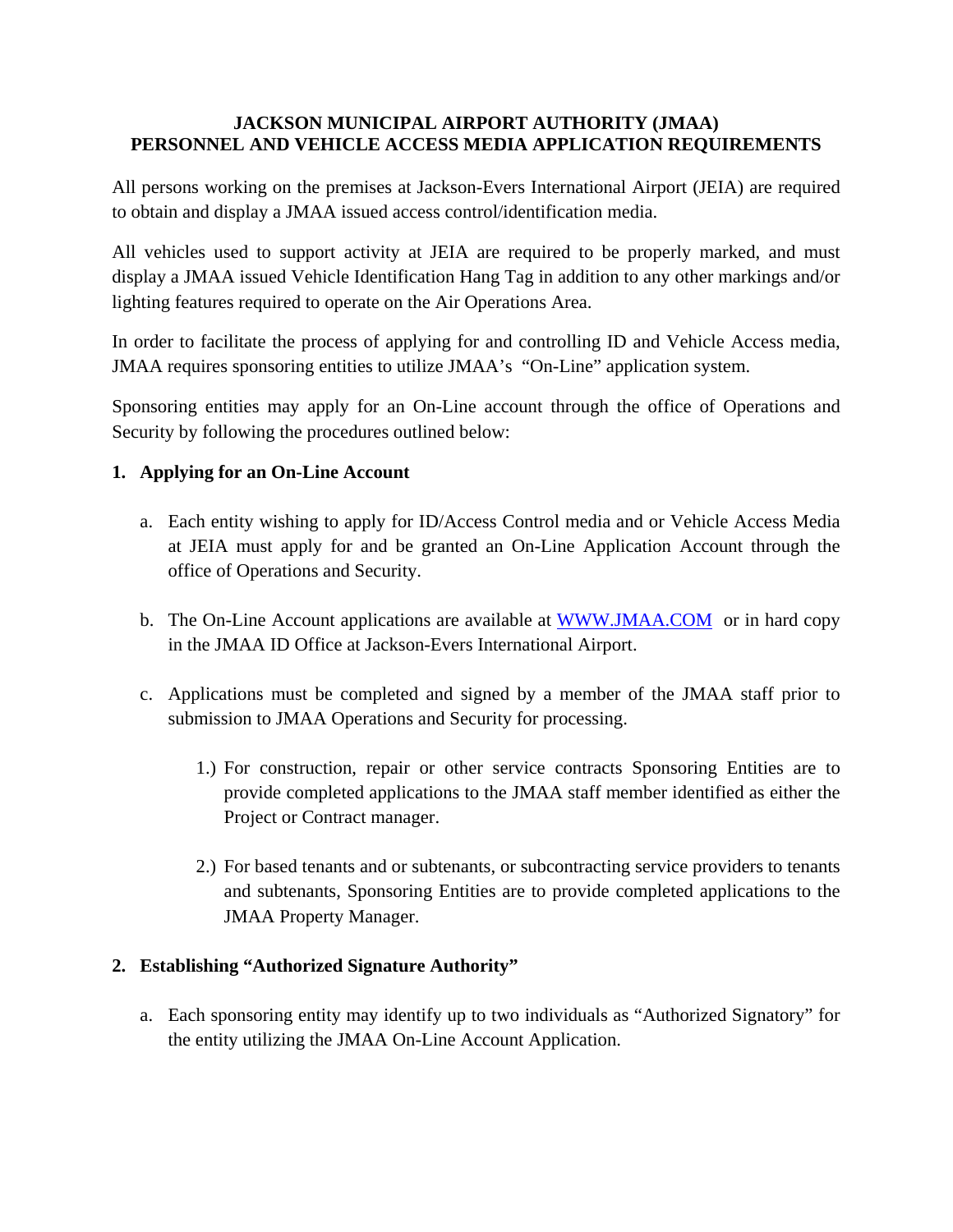- b. In order to be approved and designated as an "Authorized Signatory" the person(s) must first undergo and pass a Criminal History Records Check (CHRC), Security Threat Assessment (STA). This process generally takes 2-3 business days to complete.
- c. Once JMAA receives confirmation that the applicant for "Authorized Signatory" has successfully completed the CHRC and STA check, and are found to be eligible for unescorted access privileges, applicants must complete the "Authorized Signatory" training course, Security Identification Display Area (SIDA) training and all other applicable training such as Class I or Class II driver's training.
- d. Upon completion of required training, the "Authorized Signatory" person(s) will be issued an online account and password for submission of applications for personnel they will sponsor for ID and vehicle access media.

## **3. Utilizing the On-Line Account**

- a. JMAA will create an on-line account which must be accessed via a secure Login and Password unique to the sponsoring entity.
- b. The Login and Password will only be provided to the "Authorized Signatory" for that entity and will be necessary for completing On-Line Applications.
- c. Authorized Signatory personnel are required to control the distribution of the Login and Password.
- d. All applications filed under these unique identifiers will be considered "sponsored" by the Authorized Signatory personnel from that entity.
- e. On Line Badge Applications must be filed with the JMAA ID Office via the automated email feature associated with the application. In order to assure compliance with the Rules and Regulations governing the ID/Access Media process, hard copy applications with original signatures of the Authorized Signatory and the applicant must also be provided to the JMAA ID Office when the applicant initiates the required in-person Criminal History Records Check process.